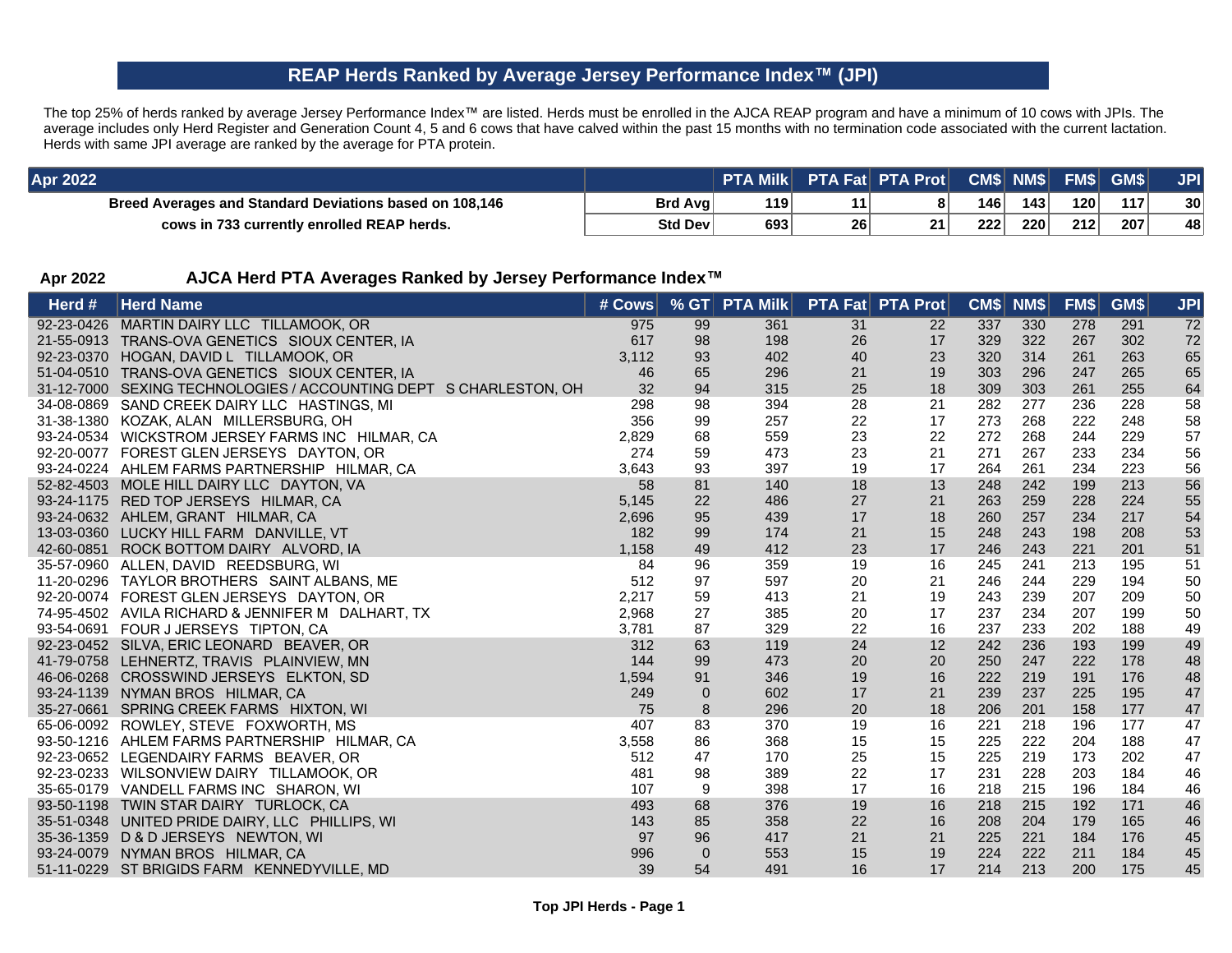## **Apr 2022 AJCA Herd PTA Averages Ranked by Jersey Performance Index**

| Herd # | <b>Herd Name</b>                                           | # Cows |                | $%$ GT PTA Milk |    | <b>PTA Fat PTA Prot</b> | CM\$ NM\$ |     | FMS | GM\$ | <b>JPI</b> |
|--------|------------------------------------------------------------|--------|----------------|-----------------|----|-------------------------|-----------|-----|-----|------|------------|
|        | 23-20-0326 SPRUCE ROW FARM, INC. MEADVILLE, PA             | 259    | $\overline{1}$ | 322             | 19 | 17                      | 211       | 206 | 170 | 181  | 45         |
|        | 93-24-0072 AHLEM, CHARLES HILMAR, CA                       | 1,578  | 75             | 316             | 17 | 15                      | 206       | 203 | 178 | 182  | 44         |
|        | 21-30-0987 CARLSON, CHERYL A TULLY, NY                     | 32     | 78             | -86             | 26 | 13                      | 199       | 190 | 116 | 172  | 44         |
|        | 93-54-0802 SBS AG DAIRY TULARE, CA                         | 1,501  | 99             | 500             | 18 | 19                      | 204       | 202 | 184 | 165  | 43         |
|        | 31-39-9020 ALBRIGHT JERSEYS LLC WILLARD, OH                | 514    | 23             | 305             | 14 | 15                      | 202       | 199 | 172 | 171  | 43         |
|        | 93-24-1052 SUNWEST JERSEY DAIRY HILMAR, CA                 | 1,456  | 58             | 357             | 15 | 14                      | 206       | 204 | 188 | 175  | 43         |
|        | 92-23-0458 GOMES JERSEY DAIRY, LLC TILLAMOOK, OR           | 481    | 77             | 173             | 21 | 14                      | 205       | 200 | 159 | 169  | 43         |
|        | 31-85-0561 STEINER, MATTHEW MARSHALLVILLE, OH              | 298    | 77             | $-62$           | 17 | 9                       | 199       | 192 | 141 | 162  | 43         |
|        | 93-24-1151 NYMAN BROS HILMAR, CA                           | 564    | $\overline{0}$ | 527             | 14 | 17                      | 214       | 213 | 204 | 173  | 42         |
|        | 93-24-1162 AHLEM, GRANT HILMAR, CA                         | 532    | 83             | 464             | 13 | 16                      | 209       | 208 | 199 | 173  | 42         |
|        | 63-22-0017 BELLVIEW FARM /HAROLD L & GLEN BELL DRESDEN, TN | 66     | $\overline{0}$ | 328             | 19 | 15                      | 204       | 201 | 177 | 177  | 42         |
|        | 93-24-0331 C & S LIVESTOCK HILMAR, CA                      | 2,207  | 57             | 317             | 14 | 13                      | 201       | 199 | 182 | 171  | 42         |
|        | 35-23-1222 TRUTTMANN, DAN BLANCHARDVLLE, WI                | 86     | 51             | 157             | 19 | 12                      | 192       | 187 | 152 | 162  | 42         |
|        | 93-24-0595 DIAS FAMILY DAIRY HILMAR, CA                    | 211    | $\mathbf{3}$   | 349             | 16 | 15                      | 207       | 204 | 181 | 170  | 41         |
|        | 93-54-0855 RANCHO TERESITA DAIRY TULARE, CA                | 2,814  | 98             | 192             | 16 | 12                      | 198       | 195 | 167 | 153  | 41         |
|        | 35-59-0814 TAUCHEN HARMONY VALLEY INC BONDUEL, WI          | 96     | 98             | 99              | 13 | 11                      | 190       | 185 | 149 | 150  | 41         |
|        | 92-23-0660 HOGAN, DAVID L TILLAMOOK, OR                    | 226    | 82             | 52              | 25 | 11                      | 204       | 198 | 153 | 162  | 41         |
|        | 93-24-1199 NYMAN BROS HILMAR, CA                           | 648    | $\overline{0}$ | 512             | 14 | 18                      | 197       | 196 | 183 | 156  | 40         |
|        | 57-31-0502 BERRY COLLEGE MOUNT BERRY, GA                   | 37     | 100            | 388             | 18 | 18                      | 197       | 193 | 165 | 153  | 40         |
|        | 57-16-0008 UNIVERSITY OF GEORGIA ATHENS, GA                | 26     | 100            | 473             | 11 | 14                      | 189       | 189 | 191 | 156  | 40         |
|        | 11-15-0190 SILVER MAPLE FARMS INC ALBION, ME               | 178    | 99             | 277             | 17 | 13                      | 198       | 195 | 173 | 146  | 40         |
|        | 33-78-0522 BOHNERT JERSEYS EAST MOLINE, IL                 | 584    | 39             | 234             | 16 | 12                      | 190       | 187 | 162 | 153  | 40         |
|        | 46-60-0025 GRABER JERSEY FARMS PARKER, SD                  | 23     | 100            | 153             | 19 | 12                      | 190       | 186 | 150 | 162  | 40         |
|        | 92-23-0657 HOGAN, DAVID L TILLAMOOK, OR                    | 644    | 82             | 62              | 24 | 11                      | 196       | 192 | 149 | 157  | 40         |
|        | 31-85-0057 STEINER, AARON RITTMAN, OH                      | 48     | 100            | $\sqrt{5}$      | 16 | 11                      | 203       | 197 | 147 | 157  | 40         |
|        | 13-14-0615 RICHARDSON FAMILY FARM WOODSTOCK, VT            | 48     | $\overline{0}$ | $-63$           | 8  | $\mathbf{3}$            | 156       | 151 | 123 | 162  | 40         |
|        | 92-23-0481 SUN VALLEY FARM CLOVERDALE, OR                  | 584    | 33             | 144             | 22 | 15                      | 190       | 185 | 138 | 157  | 39         |
|        | 33-77-0313 CLOVER FARMS OLNEY, IL                          | 1,561  | 24             | 340             | 13 | 13                      | 190       | 189 | 174 | 154  | 39         |
|        | 35-60-0729 WILTERDINK, DON SHEBOYGAN FLS, WI               | 59     | $\overline{2}$ | 143             | 31 | 13                      | 198       | 193 | 155 | 167  | 39         |
|        | 93-16-0517 THE DAIRY INC. FIVE POINTS, CA                  | 225    | 64             | 260             | 14 | 12                      | 190       | 188 | 170 | 166  | 39         |
|        | 46-34-0120 OAK LANE JERSEYS ALEXANDRIA, SD                 | 144    | 24             | 221             | 14 | 10                      | 180       | 177 | 161 | 146  | 39         |
|        | 35-23-1609 ZIMMERMAN, PAUL BRODHEAD, WI                    | 263    | 98             | 92              | 14 | 8                       | 187       | 184 | 159 | 141  | 39         |
|        | 93-54-0735 JER-Z-BOYZ RANCH PIXLEY, CA                     | 5,071  | 28             | 45              | 17 | 8                       | 188       | 184 | 151 | 163  | 39         |
|        | 93-24-7045 RIVER ROCK RANCH- HILMAR MERCED, CA             | 1,944  | 51             | 252             | 9  | 10                      | 177       | 175 | 163 | 154  | 38         |
|        | 93-49-0295 HUGHES RICHARD & MARILYN BODEGA, CA             | 167    | 23             | $-198$          | 14 | 5                       | 173       | 166 | 111 | 179  | 38         |
|        | 35-11-0803 ENDRES JAZZY JERSEYS LODI, WI                   | 624    | $\overline{5}$ | 262             | 18 | 13                      | 177       | 174 | 151 | 154  | 37         |
|        | 65-06-0001 RIALS NEVILLE P & ROMAN KOKOMO, MS              | 209    | 93             | 299             | 12 | 12                      | 178       | 175 | 159 | 139  | 37         |
|        | 50-30-0069 RICHFIELD FARMS INC GREENWOOD, DE               | 104    | 45             | 295             | 18 | 16                      | 181       | 177 | 144 | 140  | 36         |
|        | 93-24-0555 FANELLI DAIRY HILMAR, CA                        | 762    | 3              | 282             | 16 | 13                      | 174       | 171 | 150 | 142  | 36         |
|        | 31-72-9017 KING HOWARD & FAMILY FREMONT, OH                | 146    | 26             | 308             | 9  | 11                      | 162       | 160 | 153 | 130  | 36         |
|        | 35-34-0413 EVERGREEN DAIRY ANTIGO, WI                      | 619    | 47             | 219             | 17 | 11                      | 159       | 157 | 137 | 131  | 36         |
|        | 93-50-0033 PINNACLE DAIRY, LP HILMAR, CA                   | 1,140  | 19             | 181             | 14 | 10                      | 165       | 162 | 140 | 143  | 36         |
|        | 13-06-0022 PAUL-LIN DAIRY, LLC E FAIRFIELD, VT             | 25     | 92             | 36              | 5  | $\overline{7}$          | 166       | 161 | 134 | 165  | 36         |
|        | 48-44-0287 YODER, MERLE HUTCHINSON, KS                     | 97     | 13             | 313             | 16 | 14                      | 167       | 165 | 145 | 135  | 35         |
|        | 63-46-0018 BOYD-LEE JERSEYS PARROTTSVILLE, TN              | 55     | 2              | 226             | 18 | 14                      | 161       | 159 | 128 | 146  | 35         |
|        | 35-49-0017 OWENS FARMS INC FREDERIC, WI                    | 776    | 52             | 240             | 14 | 13                      | 165       | 162 | 137 | 148  | 35         |
|        | 31-15-1089 PINE HILL JERSEY FARM LLC NEW WATERFORD, OH     | 337    | 2              | 200             | 18 | 11                      | 160       | 157 | 134 | 140  | 35         |
|        | 93-24-1105 VIERRA DAIRY FARMS HILMAR, CA                   | 1,752  | 72             | 154             | 17 | 10                      | 171       | 168 | 141 | 132  | 35         |
|        | 92-23-0662 SUNNY RIDGE DAIRY TILLAMOOK, OR                 | 113    | 31             | 126             | 17 | 12                      | 175       | 171 | 134 | 136  | 34         |
|        | 21-55-0982 CHAMBERLAIN, DANA WYOMING, NY                   | 61     | 3              | 169             | 12 | 11                      | 161       | 157 | 131 | 146  | 34         |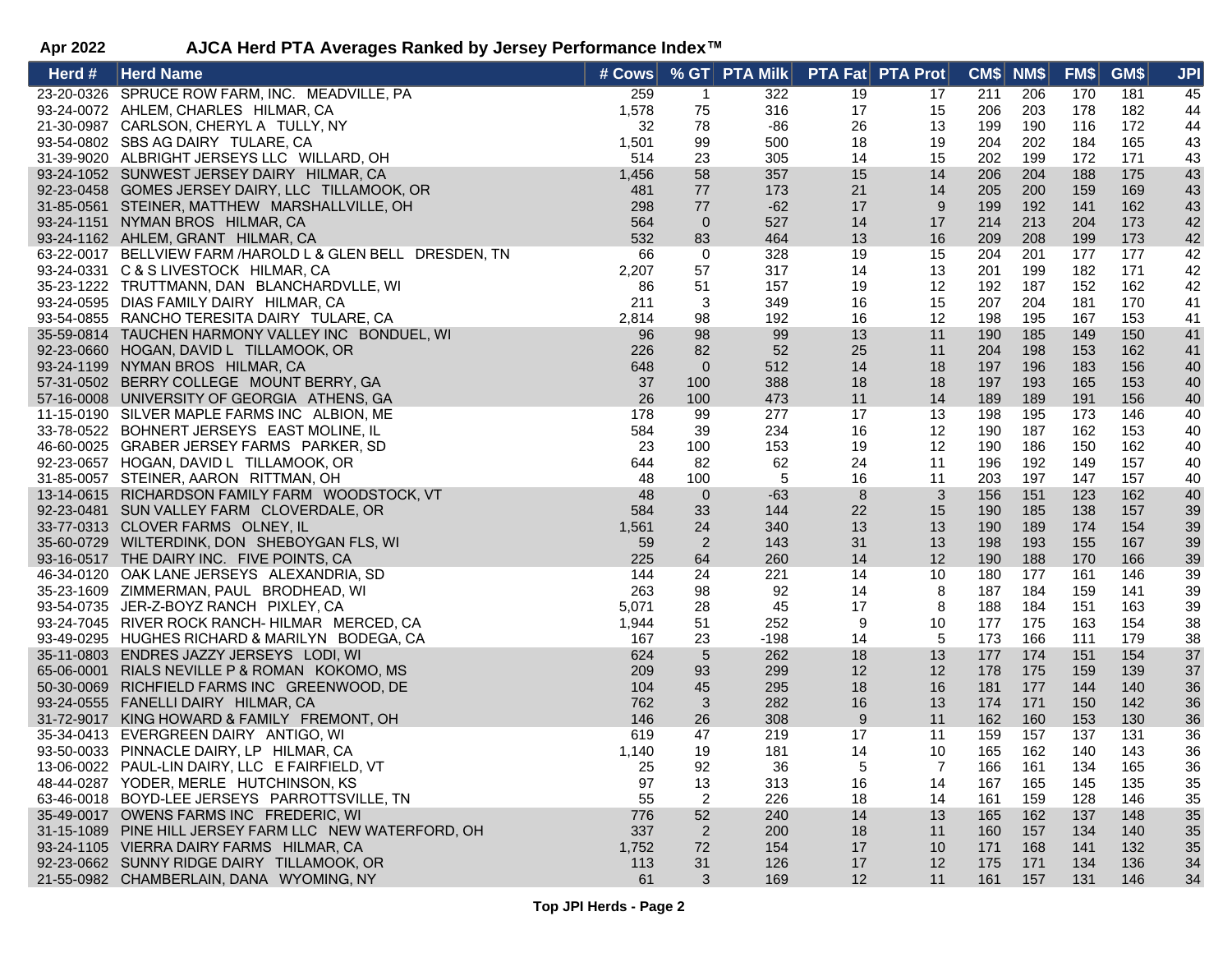| Herd # | <b>Herd Name</b>                                                             | # Cows |                | $%$ GT PTA Milk |                | <b>PTA Fat PTA Prot</b> | CM\$ NM\$  |     | FM\$ | GM\$ | <b>JPI</b> |
|--------|------------------------------------------------------------------------------|--------|----------------|-----------------|----------------|-------------------------|------------|-----|------|------|------------|
|        | 51-11-0210 MASON, P THOMAS CHESTERTOWN, MD                                   | 523    | 14             | 190             | 12             | 10                      | 168        | 165 | 144  | 135  | 34         |
|        | 13-09-0435 WRIGHT, ANDREW LEE RANDOLPH, VT                                   | 40     | 8              | 115             | 11             | 9                       | 152        | 148 | 119  | 148  | 34         |
|        | 23-43-0295 VAN DE JERSEYS TRANSFER, PA                                       | 346    | 32             | $-110$          | 13             | 3                       | 149        | 144 | 110  | 140  | 34         |
|        | 55-44-0089 BILTMORE FARMS FLETCHER, NC                                       | 269    | 6              | 384             | 13             | 15                      | 160        | 158 | 141  | 129  | 33         |
|        | 21-55-0965 RUDGERS, LYMAN ATTICA, NY                                         | 225    | 4              | 259             | 11             | 12                      | 155        | 153 | 136  | 137  | 33         |
|        | 55-79-0002 MOORE, BRIAN J MOUNT ULLA, NC                                     | 48     | $\,8\,$        | 239             | 11             | 11                      | 161        | 159 | 141  | 126  | 33         |
|        | 23-43-0210 IRISHTOWN ACRES GROVE CITY, PA                                    | 406    | $\mathbf 0$    | 135             | 12             | 10                      | 155        | 151 | 122  | 137  | 33         |
|        | 91-34-0169 BAKER ROBERT T OR JANET A ENUMCLAW, WA                            | 170    | $\mathbf{0}$   | $-9$            | 18             | 8                       | 152        | 147 | 110  | 144  | 33         |
|        | 41-79-0787 SEXTON, STACI ZUMBRO FALLS, MN                                    | 18     | 67             | 53              | 13             | 14                      | 162        | 157 | 102  | 114  | 32         |
|        | 93-50-1185 FISCALINI FARMS MODESTO, CA                                       | 76     | 92             | 421             | $\overline{7}$ | 12                      | 148        | 149 | 151  | 122  | 32         |
|        | 35-37-2746 JENKS, WILLIAM H (JIM) MARATHON, WI                               | 705    | 0              | 283             | 13             | 11                      | 167        | 166 | 157  | 131  | 32         |
|        | 93-34-0322 STAAS FARM INC MARYSVILLE, CA                                     | 593    | $\overline{2}$ | 210             | 8              | 9                       | 144        | 142 | 130  | 124  | 32         |
|        | 31-85-1373 CROWN HILL JERSEYS STERLING, OH                                   | 118    | 44             | $-230$          | 16             | 2                       | 151        | 145 | 101  | 120  | 32         |
|        | 13-09-0943 BROWN, TONY RANDOLPH CTR, VT                                      | 17     | 0              | $-238$          | $\overline{2}$ | 0                       | 137        | 131 | 100  | 143  | 32         |
|        | 23-41-4540 DERR MATTHEW L AND ALICIA C LINDEN, PA                            | 69     | 1              | 419             | 16             | 16                      | 154        | 152 | 135  | 127  | 31         |
|        | 23-06-4666 MARTIN, BRIAN L KUTZTOWN, PA                                      | 109    | $\mathbf 0$    | 299             | 13             | 13                      | 149        | 147 | 127  | 121  | 31         |
|        | 21-05-0669 AURORA RIDGE DAIRY LLC AURORA, NY                                 | 49     | 100            | 290             | 15             | 13                      | 180        | 178 | 157  | 124  | 31         |
|        | 21-18-0569 DEN KEL JERSEYS LLC BYRON, NY                                     | 44     | 36             | 203             | 11             | 12                      | 136        | 132 | 104  | 123  | 31         |
|        | 21-10-0357 DUTCH HOLLOW FARM SCHODACK LANDING, NY                            | 838    | 32             | 172             | 11             | 9                       | 146        | 143 | 126  | 111  | 31         |
|        | 92-23-0140 PETERSON ERIC & ROY TILLAMOOK, OR                                 | 176    | $\overline{1}$ | 85              | 10             | 9                       | 142        | 139 | 107  | 126  | 31         |
|        | 12-13-0162 GRAFTON COUNTY FARM N HAVERHILL, NH                               | 10     | 70             | $-150$          | 8              | $\overline{4}$          | 157        | 152 | 110  | 103  | 30         |
|        | 48-44-0148 WHITESIDE JERSEY FARM HUTCHINSON, KS                              | 61     | $\overline{2}$ | -75             | $\,$ 5 $\,$    | 3                       | 133        | 129 | 102  | 135  | 30         |
|        | 31-49-9063 OHIO STATE UNIVERSITY COLUMBUS, OH                                | 122    | 52             | 252             | 12             | 9                       | 139        | 138 | 131  | 115  | 29         |
|        | 13-08-0290 KEEWAYDIN FARM STOWE, VT                                          | 68     | 0              | 73              | 15             | 9                       | 127        | 123 | 92   | 115  | 29         |
|        | 35-54-1093 BARLASS JERSEYS LLC JANESVILLE, WI                                | 391    | 10             | 149             | $\overline{7}$ | 8                       | 138        | 136 | 120  | 121  | 29         |
|        | 43-14-0051 KIRCHDOERFER, JOE CPE GIRARDEAU, MO                               | 146    | 100            | 108             | 11             | 8                       | 137        | 134 | 109  | 106  | 29         |
|        | 11-23-0092 HIGHLAND FARMS CORNISH, ME                                        | 192    | $\sqrt{5}$     | 124             | $\overline{7}$ | $\overline{7}$          | 132        | 129 | 112  | 133  | 29         |
|        | 93-16-0339 EVANGELO JERSEYS KINGSBURG, CA                                    | 517    | 36             | 111             | 9              | $\overline{7}$          | 131        | 129 | 112  | 107  | 29         |
|        | 21-55-0454 CHAMBERLAIN GREG & BENJAMIN WYOMING, NY                           | 35     | $\overline{0}$ | 187             | 12             | 11                      | 131        | 128 | 100  | 119  | 28         |
|        | 35-59-1096 STEINHAUERS JERSEYS MATTOON, WI                                   | 107    | 56             | 5               | 11             | 6                       | 124        | 120 | 89   | 109  | 28         |
|        | 42-82-0161 CINNAMON RIDGE DAIRY FARM DONAHUE, IA                             | 215    | 100            | 458             | 8              | 14                      | 133        | 133 | 130  | 106  | 27         |
|        | 23-59-0592 CLEVELAND, BRYAN WILLIAM WELLSBORO, PA                            | 47     | 0              | 290             | 12             | 13                      | 137        | 134 | 112  | 103  | 27         |
|        | 84-03-0022 DOCHEFF JERSEYS MEAD, CO                                          | 96     | 6              | 280             | 10             | 11                      | 149        | 147 | 136  | 111  | 27         |
|        | 93-50-1235 DOUBLE-D DAIRY #3 CERES, CA                                       | 961    | 6              | 182             | 11             | 9                       | 143        | 141 | 124  | 115  | 27         |
|        | 55-91-6003 NORTH CAROLINA STATE UNIVERSITY RALEIGH, NC                       | 64     | 86             | 203             | $\overline{2}$ | 8                       | 121        | 119 | 109  | 104  | 27         |
|        | 55-01-0033 CHAPMAN, BILL TAYLORSVILLE, NC                                    | 111    | 5              | 190             | 9              | 10                      | 123        | 121 | 101  | 94   | 26         |
|        | 93-16-0422 DERAADT, JAKE LEMOORE, CA                                         | 42     | 29             | 183             | 10             | 8                       | 136        | 134 | 123  | 106  | 26         |
|        | 13-14-0304 BASSETT, ALBERT M WOODSTOCK, VT                                   | 23     | $\mathbf{0}$   | 149             | $9\,$          | 8                       | 134        | 131 | 112  | 126  | 26         |
|        | 21-26-0789 GLEN MEADOWS FARM FULTONVILLE, NY                                 | 275    |                | 39              | $\sqrt{5}$     | 5                       | 123        | 121 | 103  | 108  | 26         |
|        |                                                                              | 53     | 6<br>42        | $-67$           | 12             | $\overline{4}$          |            | 122 | 91   | 94   | 26         |
|        | 21-48-0941 KLINE, DAVID OWEGO, NY                                            | 158    | $\mathbf{1}$   | 196             |                |                         | 126<br>116 |     |      | 104  | 25         |
|        | 92-23-0649 WOODS, GREG BEAVER, OR<br>23-31-4542 WINGERT FARMS ALEXANDRIA, PA | 73     |                |                 | 9<br>10        | 8<br>8                  |            | 115 | 105  | 97   |            |
|        |                                                                              |        | 0              | 182             |                |                         | 119        | 117 | 105  |      | 25         |
|        | 48-44-0278 BEACHY, JERRY C HUTCHINSON, KS                                    | 142    | 2              | 96              | 11             | 8                       | 118        | 115 | 90   | 96   | 25         |
|        | 31-15-0455 NATURE VIEW FARMS LLC SALEM, OH                                   | 161    | 30             | 108             | 6              | 6                       | 136        | 134 | 120  | 115  | 25         |
|        | 63-26-0068 SUNBOW JERSEYS COTTAGE GROVE, TN                                  | 100    | 25             | 520             | 9              | 15                      | 131        | 132 | 132  | 103  | 24         |
|        | 13-12-0114 MOLLY BROOK FARMS WEST DANVILLE, VT                               | 70     | 10             | 225             | 8              | 9                       | 119        | 118 | 106  | 107  | 24         |
|        | 21-05-4501 GLICK JASON & BETHANIE RED CREEK, NY                              | 65     | $\overline{0}$ | 119             | 10             | 9                       | 107        | 105 | 81   | 106  | 24         |
|        | 23-06-4695 BURKHOLDER, DUANE NOLT FLEETWOOD, PA                              | 43     | 47             | 130             | $\overline{7}$ | $\overline{7}$          | 120        | 118 | 104  | 79   | 24         |
|        | 23-37-0034 KENNY JERSEY FARM LLC ENON VALLEY, PA                             | 140    | 18             | 54              | 8              | 6                       | 116        | 112 | 90   | 92   | 24         |
|        | 31-85-1157 CANTENDO ACRES-GRAZELAND JERSEYS WOOSTER, OH                      | 53     | 23             | 376             | 16             | 16                      | 114        | 111 | 89   | 87   | 23         |